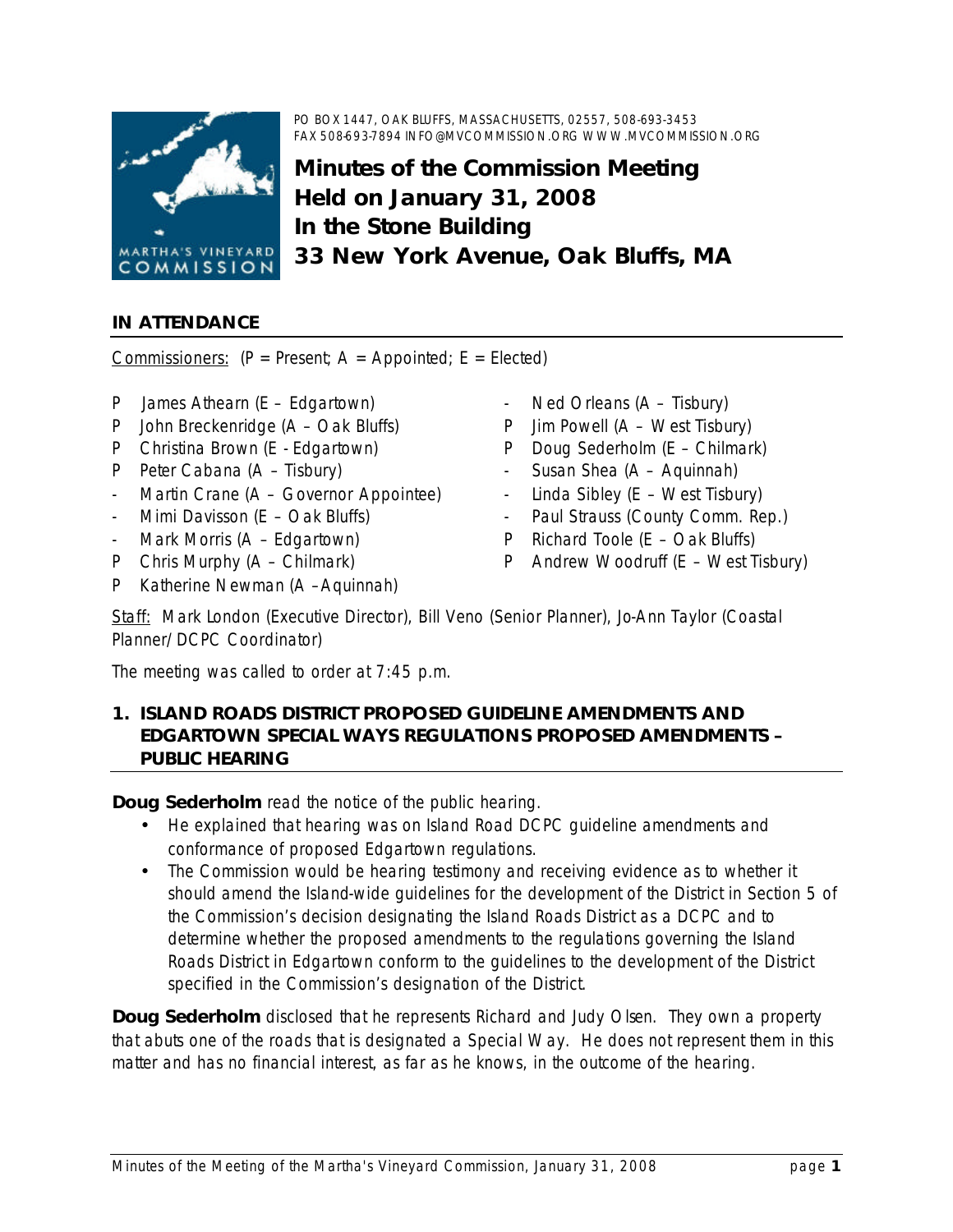## **1.1 Staff Report**

**Jo-Ann Taylor** gave some background on the Island Roads District.

- The Special Ways District was designated in 1975.
- The early Commission felt the Island Roads District, with the Coastal District and Special Places District, should be Island-wide. They designated major roads in all the towns and Special Ways in Aquinnah, West Tisbury, and Chilmark.
- Since then, Special Ways have been designated in Oak Bluffs and one in Edgartown.
- In October 2007, the Commission designated five additional Special Ways in Edgartown.
- The Edgartown Planning Board felt it was important to protect the roads and it would be necessary to amend the regulations governing Special Ways in Edgartown to accommodate the ways that are, in part, routinely traveled.
- It was also noted that it may also be necessary to reopen the original Island Roads District guidelines from 1975 to accommodate Special Ways that are routinely traveled.
- She read the Special Ways description from 1975 when the designation was made to protect the ways from development. The five newly designated ways weren't protected and have been developed. The question is what to do about including and protecting the ways now.
- It seems possible to update the early Island Roads District to accommodate what's happened in the last 30 years and still honor the original intention.
- The first consideration is the amendment of the Island Roads District goals and guidelines on which the regulations are based.
- The second consideration is to find conformance of the proposed Edgartown amended regulations for Special Ways with the amended guidelines for the District.

**Jo-Ann Taylor** outlined possible amendments to the Island Roads District goals and guidelines, prepared by MVC staff. These are intended to update the Island Roads District while keeping the original goals to protect historic places, to retain these ways open primarily for uses such as walking and horseback riding but not developed as a primary vehicular route except for access to properties where no other vehicular access exists.

- Section 5.V.A.1 (Width) add . . . *unless the town elects to allow greater width by special permit after approval by the Martha's Vineyard Commission as a Development of Regional Impact.*
- Section 5.V.A.2 (Fencing/Walls) add . . . *unless the town elects to permit fencing or walls on a small lot in which case the town shall determine what acreage constitutes a small lot and the town is encouraged to define setbacks commensurate with the height, transparency, and materials of the fence or wall.*
- Section 5.V.B.1 (Permitted Uses) add . . . *However, maintenance and continued vehicular use may be permitted where specifically identified by the town as routinely traveled by motor vehicles prior to nomination.*
- Part B (Applicable to Both Zones) add . . . *However, Part B shall not apply to routinely traveled Special Ways.*

These amendments update the Island Roads District guidelines to account for 30 years that have gone by. If the Commission accepts the amendments to the goals and guidelines, then it would appear likely that the Commission might find that the proposed regulations are in conformance.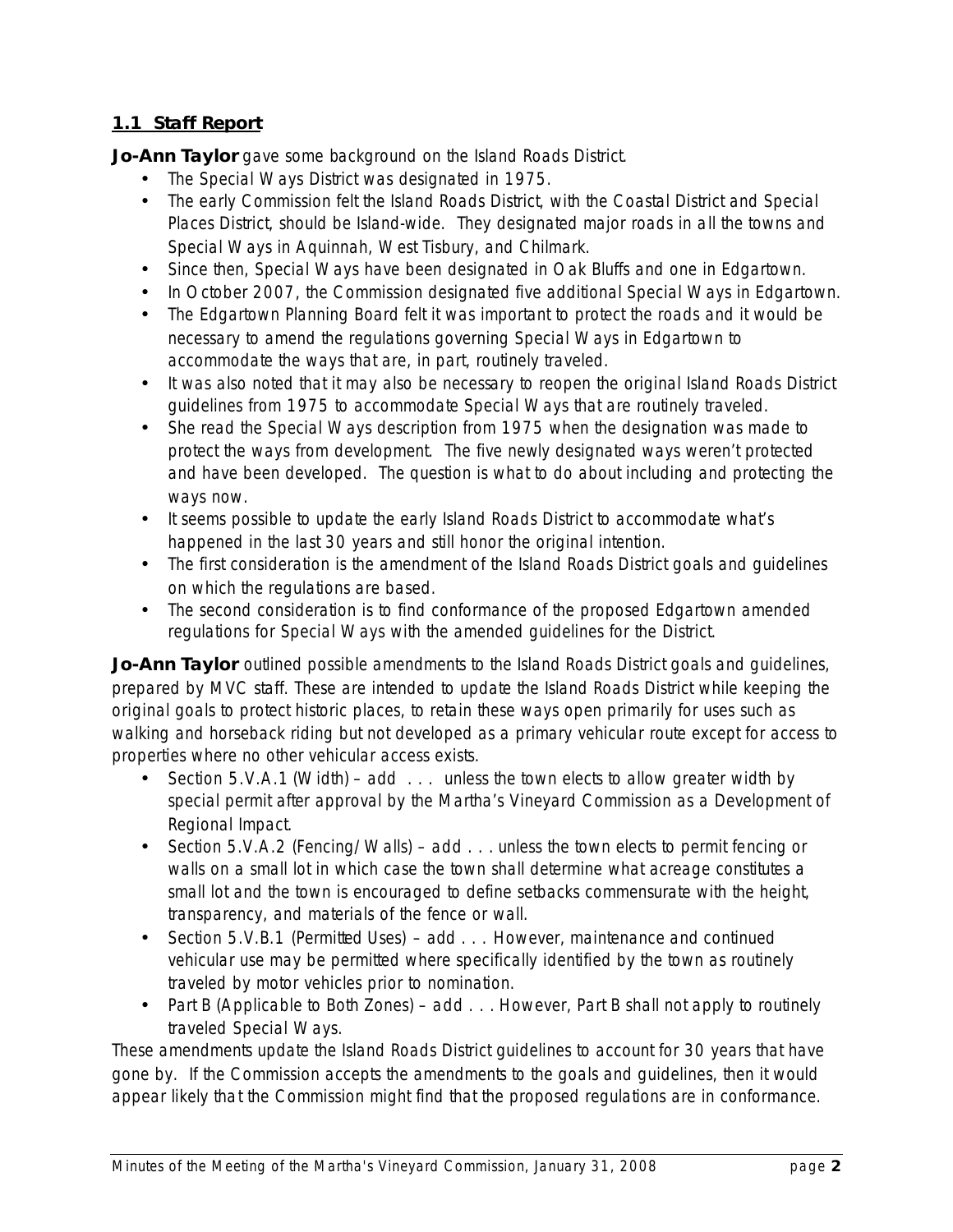### **1.2 Town's Presentation**

**Roger Becker**, chairman of the Edgartown Planning Board, explained the proposed changes to the regulations.

- The problem is what to do with the Special Ways that have vehicular use. The goal is to keep the development to what it is so far and make the Island Road District continuous with what is there already.
- Section 14.2.2.a (Special Ways Purpose) Add . . . *While some segments of a Special Way may be routinely used by automobiles, they nevertheless provide continuity to the entire Special Way and the community maintains an interest in how these segments are further utilized.*
- The Planning Board identified Special Ways segments routinely used by automobiles on a map. The sections are Pennywise Path, a short section of Ben Tom's Road, and a northern section of Watcha Path, all identified in orange on the map. The map is referred to in section 2B of the bylaw.
- Section 14.2.2.b (Special Ways Designated Special Ways) Add . . . *Segments of Special Ways that are routinely traveled by automobiles may not have any physical characteristics to distinguish them from contemporary dirt roads. Such segments and their widths are noted as Special Vehicular Ways on a map entitled "Map of Special Ways, January 1, 2008."*
- Clarification is proposed that the existing surfaces of the Special Vehicular Ways could be maintained and repaired with the existing surface material.
- Under Special Permits, the amendment proposes accommodating automobiles on the ways that are already used by automobiles.
- The Planning Board is addressing any new access by a special permit process, which is outlined on page 7 of the proposed amendment regulations.
- The Planning Board addressed the issue of 12-foot width by requiring an applicant to go before the Commission as a Development of Regional Impact, as outlined on page 7, Section 14.2.2.g: Criteria for Special Permits.
- The Planning Board addressed the existing fence issue on Pennywise Path by allowing those that weren't encroaching on the feeling of walking in the woods. Section 14.2.2.d.6 addresses the fence issue. This is addressing the half-acre lots abutting some ways.
- Another issue is that some subdivisions have been created that included the Special Ways as part of a 40-foot layout of the subdivision. If the Town or a developer decided that it wanted to develop one of these roads, the Planning Board would have a method of retaining the cartways and the new way would be built separately alongside.
- The excavation and filling issue is addressed so that people aren't adding fill to the roads and the historic nature of the trails for non-motorized use is maintained.
- Pre-existing fences will remain. The Planning Board inventoried the fences. Two or three existing fences don't meet the new criteria but they would be allowed to continue.

There was a discussion of which roads were designated and what category they are.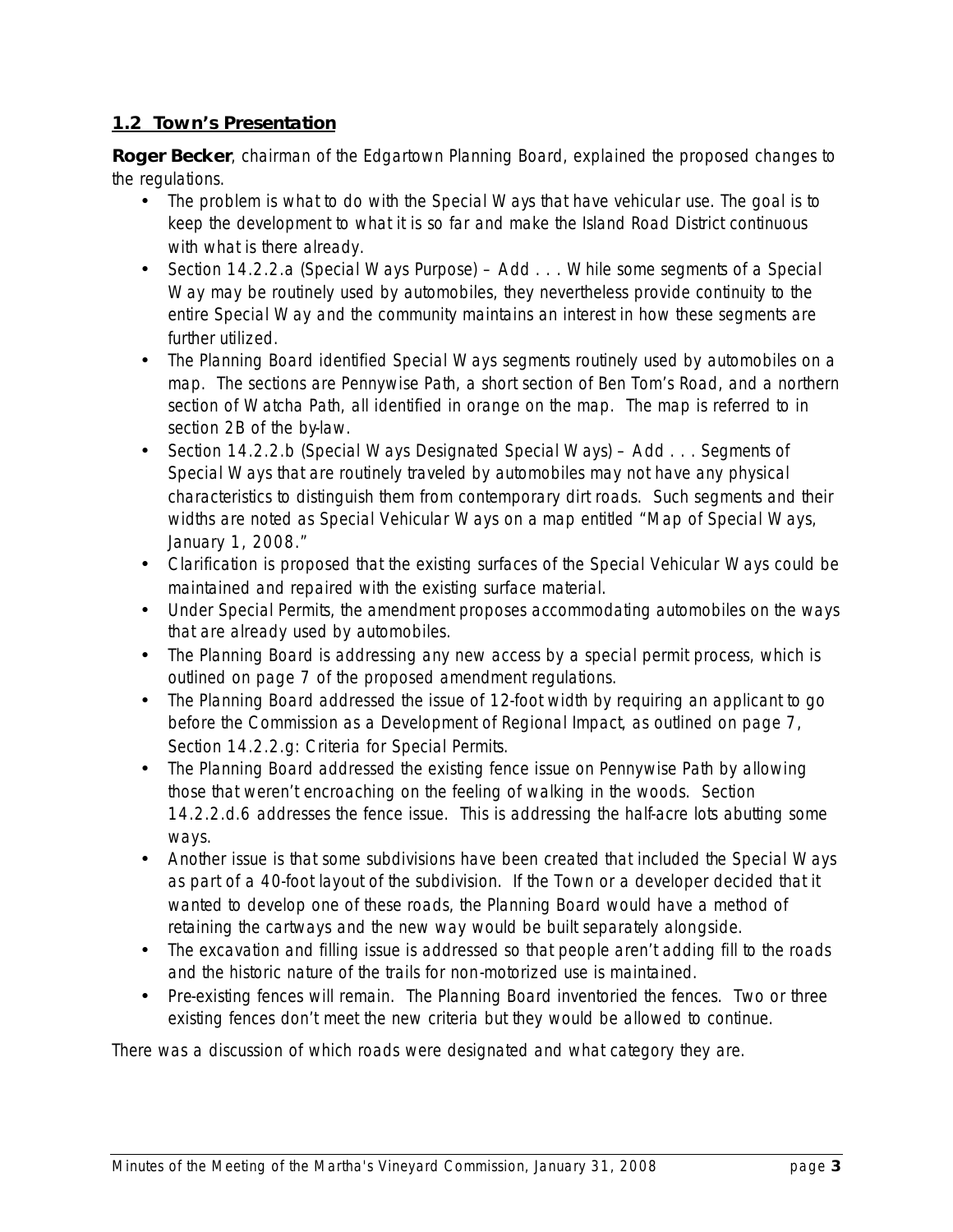- **Jim Athearn** asked about the portion of Ben Tom's Road coming from Pennywise Path South, which is allowed for vehicles but it doesn't feed any houses. He wondered why it would be a Special Vehicular Way.
- **Roger Becker** said the designation is because the way is routinely used by automobiles.
- **Jim Athearn** noted that the rest of the way must be vehicular, as well. The designation seems to be recognizing the historical event of it being improved.
- **Roger Becker** said the issue is the condition of the roads as they surveyed them. Further south you would need a four-wheel drive, high-clearance vehicle, not a regular car.
- **Chris Murphy** asked if the Commission and Planning Board would be carving in stone a handy way to get to the road, and not a right of use.
- **Doug Sederholm** said that's the Town's issue, addressed in its regulations. The Commission responsibility is only to determine whether the proposed regulations conform the Commission's guidelines. If the Town has determined that it wants to designate different sections in different ways, that's probably beyond the scope of the Commission's review.
- **John Breckenridge** said Eric Wodlinger has said the Commission is making a determination of boundaries, not access. That's up to the Town.

**Doug Sederholm** suggested some clarifications.

- Section 14.2.2.2 (Special Ways District Ben Tom's Road) Add . . . Lot 96 *and running . . .*
- Section 14.2.2.4 (Special Ways District Pennywise Path) Add . . . Three Cornered Rock Road *and running . . .*

**Roger Becker** agreed with the amendments.

**Doug Sederholm** asked about Section 14.2.2.d (Development Regulations); he understood that a person could put up a five-foot high stockade fence within one foot of the edge of the Special Way and asked how the Planning Board addresses the requirement for turnouts and whether it is worth addressing the need for turnouts. **Roger Becker** said he would argue that the traveled width by definition would include the turnout, so it wouldn't be an issue; people wouldn't be able to put a fence across a turnout; it would have to be one foot set back.

There was a discussion of Subsection 7.

- **Doug Sederholm** said he has concern about whether there is a difference between Special Vehicular Ways and areas where vehicular rights-of-way pre-exist the designation of the Special Way.
- **Roger Becker** said there could be, but they wouldn't know that until somebody wants to establish pre-existing rights there. This has nothing to do with determining rights. People would have to use some other method to determine their rights. Until a vehicular right-ofway was established, only the Special Vehicular Ways are for motorized vehicles.
- **Christina Brown** said it would be clearer to say *Special Vehicular Ways or where vehicular . . . .*

**Doug Sederholm** asked about Section 14.2.2.f.1 (Uses Requiring a Special Permit in the Special Way Zone) and the meaning of *shall seek to evaluate and determine.* **Roger Becker**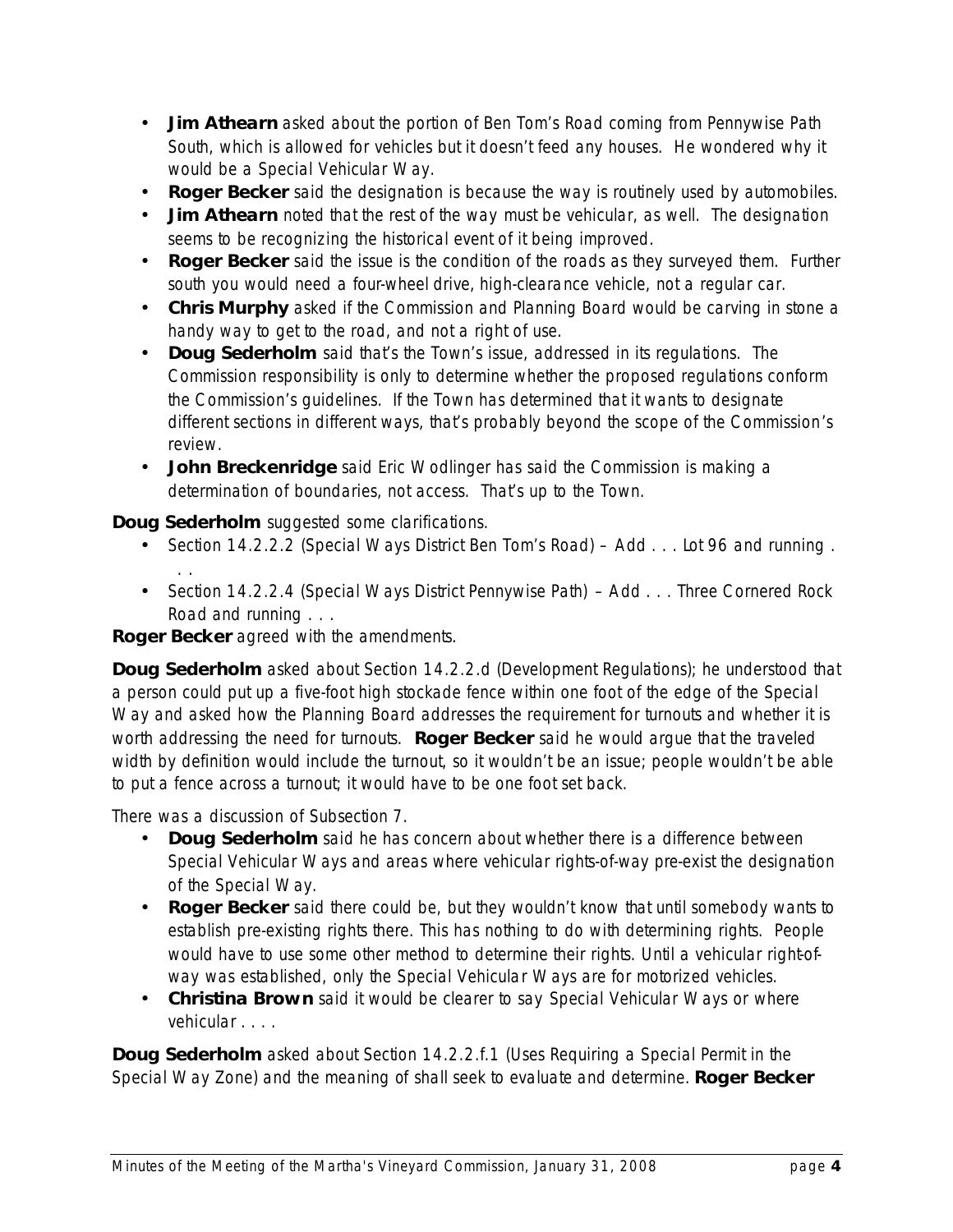said it is setting up the criteria for what the Planning Board will be looking at in considering whether a special permit should be issued. **Doug Sederholm** suggested saying . . . *shall evaluate and determine.*

**Doug Sederholm** asked about Section 14.2.2.f.4 and applying for a subdivision of 100 acres; would the Planning Board have the power to grant a special permit for vehicular access for a subdivision with no other access? Roger Becker said the issue is all economically viable use.

**John Breckenridge** asked about the fencing issue and whether it should correspond to the 12foot threshold versus the current 10-foot setback. **Roger Becker** said one of the problems is that these ways are lined up with half-acre lots, some of which are green lawns, fenced in storage areas, or dog pens. The Planning Board tried to look at present conditions and what would be a burden on abutters.

**Jim Athearn** asked for clarification on whether anyone who has a ½ acre lot could put up a fence without permission. **Roger Becker** said that fences can be put back one foot from the embankment no matter how wide the way is.

**Doug Sederholm** clarified that the Town is proposing the amendments with the clarifications adding the words *and running*, changing *and* to *or*, and deleting *seek to.*

## **1.3 Town Boards**

**Dudley Levic**, By Ways Committee, said that the By Ways Committee is in agreement with the proposed amendments to the regulations.

## **1.4 Members of the Public**

**Ben Hall** thanked Commissioners for the opportunity to speak and commented on the proposed amendments.

- The issues of guideline amendments and regulations amendments are distinct and separate.
- It's important for the Commission to be cognizant of the quideline changes, far and above the changes that are being looked at to decide whether the Town proposal is in conformity with the guidelines.
- Furthermore, since the Town would not have the by-law but for the power of the Commission, it is incumbent on the Commission to ensure that the Town has drafted a bylaw that is clear, unequivocal, workable and doesn't leave open the opportunity for the Town or its boards to use the by-law in an arbitrary or capricious manner to achieve goals that are not consistent with the goals the Commission has set for the by-law.
- He expressed concern that there is an additional amendment to the guideline amendments that he and the public were not made aware of until this public hearing.

**Doug Sederholm** asked for clarification on when the amendment to Section 5.V.a.1 came about.

**Jo-Ann Taylor** said the amendment wasn't in the notice, which is a courtesy notice prepared by staff which also states that members of the public should contact the Commission for the most up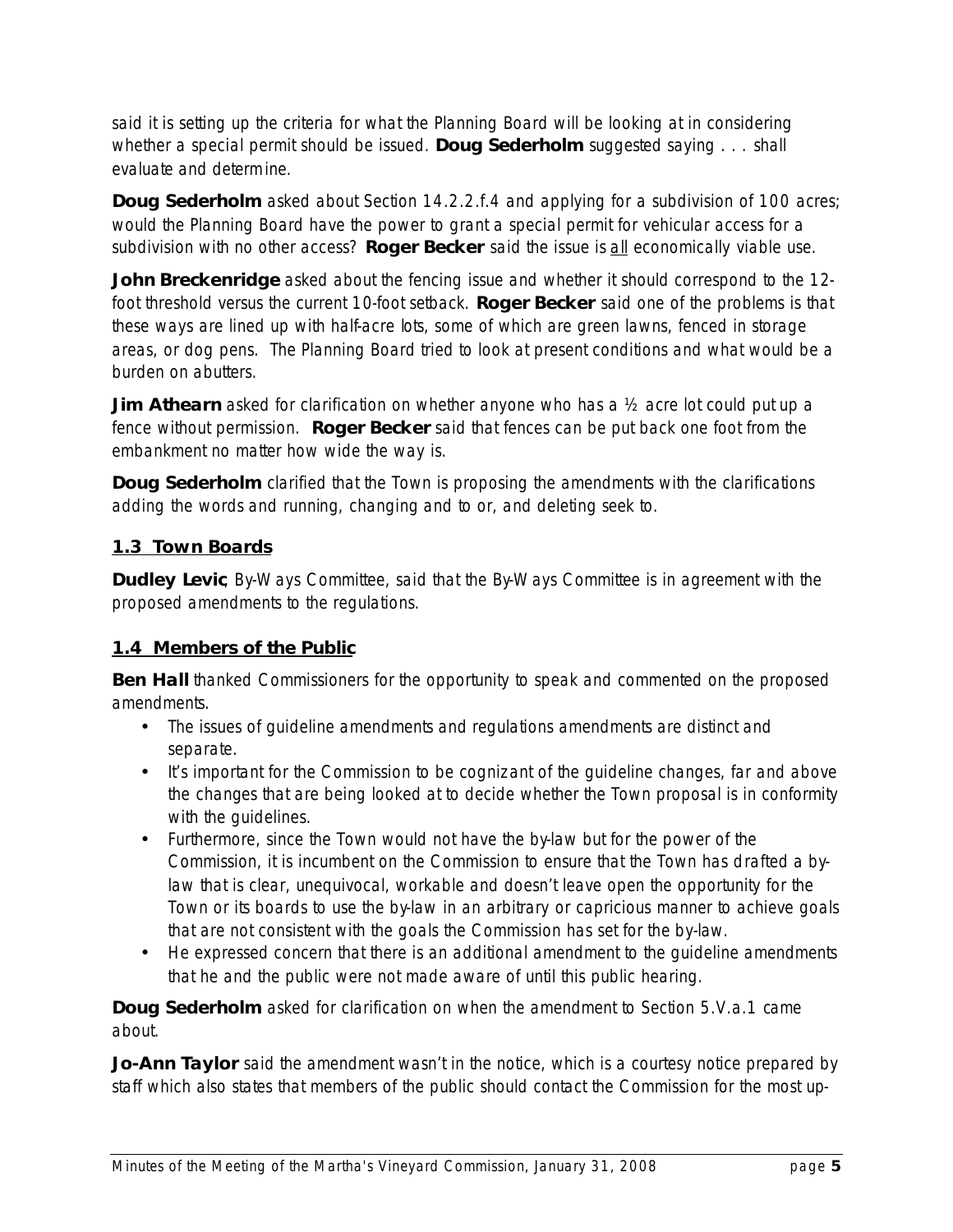to-date proposal. Through the process of people coming in to review the guidelines and amendments, there was a question of whether the 1,000-foot curb-cut separation applied to the Special Ways. The Planning Board feels that the 1,000-foot curb cut separation isn't the best thing for the Special Ways. It doesn't make sense to push for the 1,000-foot curb cut separation on a Special Way where the road might then have to be cut 900 feet more than they would otherwise need to. Staff suggested that the guideline could be amended to say that *Part B shall not apply to routinely traveled Special Way.*

**Doug Sederholm** re-stated that the public hearing notice does say. . *written testimony may be submitted prior to or during the hearing.*

**Doug Sederholm** clarified the proposed amendments to the guidelines. There are four amendments.

- Section 5.v.a.1 (Width): Proposed as written.
- Section 5.v.a.2 (Fences): Proposed as written.
- Section 5.v.b.1. (Permitted Uses) Proposed as written.
- Section 5.B (Applicable to Both Zones): Proposed as follows . . . *However Part B shall not apply to Special Ways routinely traveled by motor vehicles.*

#### **Mark London** clarified two points.

- When the Commission is acting on a DCPC, it is acting as a legislative body, not as a quasi-judicial body. It may consider new aspects of the topic as they come up.
- The role of the Commission with respect to regulations is limited to ensuring conformance between them and the guidelines. The Commission is not judging the merits of the regulations, how well they might be worded, or any other aspects. That's the Town's role. If the regulations don't conform to the guidelines, the Commission may amend the guidelines, find that regulations don't conform, or find that regulations conform provided certain changes are made.

**Ben Hall** said that the public should be alarmed that the Commission is considering making changes without notifying the members of the public.

- The amendment to Section 5.V.B. was not on the website so the public had no way of knowing that this would be discussed at the hearing and hundreds of people that live in Edgartown might have been affected.
- The public should be made aware of what's going on. The Commission rules with an iron fist. People who want to build a house have to go through tons of regulations to look at see what they can build.

**Doug Sederholm** clarified that people who build houses don't usually have to come before the Commission and he asked Ben Hall to focus on the specific issue addressing the guidelines. **Ben Hall** said he wanted to point out a procedural problem that people should be aware of. When he was on the Commission, they would often postpone a decision in order to make people aware of what's going on.

### **Ben Hall** reviewed the quideline changes.

• The overall theme is that Commissioners have to look at the beginning and end of the Town's proposed regulations before Commissioners look at the guidelines.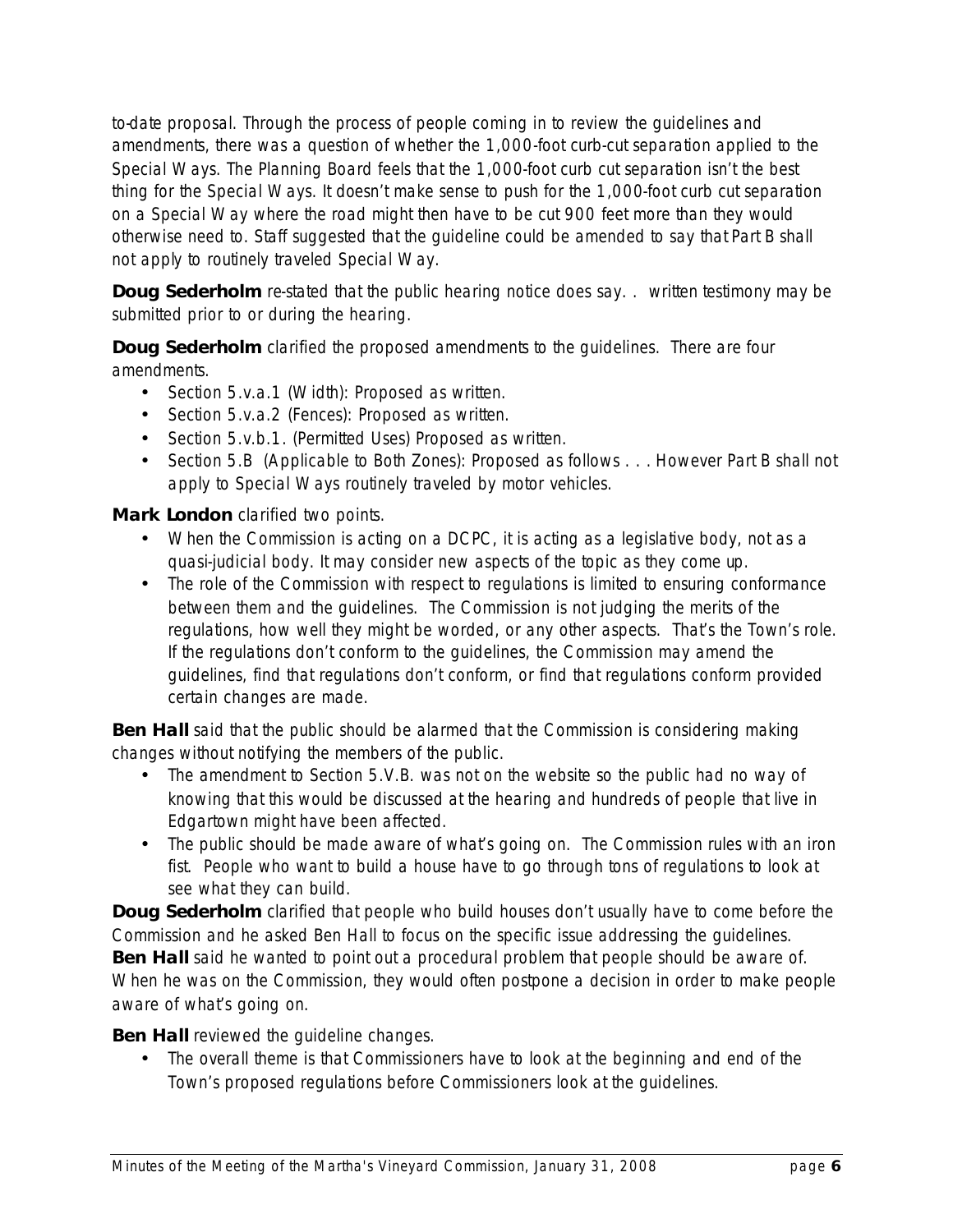- A poorly drafted by-law is the Commission's problem if it is putting its imprimatur on the by-law. The Commission shouldn't be approving a by-law when it has so many problems. He doesn't think the Commission wants to impose a permanent gridlock on the courthouse.
- Other forums will determine whether a road has been used routinely. That summarizes the problem with the bylaw.
- The Commission is basically saying that every time somebody who is not an agreeable person who doesn't fit nicely on the road . . . They are trying to except hundreds of small lots from the real impact of the regulations.; they are okay; they can do whatever they want. And it just so happens that a member of the ByWays Committee happens to live on one of these stretches of road and all of a sudden they're exempt from most of the regulations. But now you're going to impose those very regulations on everybody else.
- The point is that by imposing the regulations by the way they're being drafted, the Commission is going to put a gridlock on all the other larger landowners, particularly his family which owns the vast majority of the lands that are being impacted with the full strength of the regulations. And the Commission is forcing a permanent gridlock in the courthouses and every time they don't agree with something, people are going to end up at the courthouse trying to determine whether or not they drove their car up and down that road in the '70s. These are questions that shouldn't have to come up. The burden is being put on the landowner.
- The guidelines arise out of the cultural and historic Special Ways. The Commission wrote in 1975 the very purpose as to why there was a Special Ways District. The Special Ways are not committed to major vehicular travel.
- Tonight Commissioners are being asked that there be a special type of Special Way. These are used every day for people to come and go to their houses. They are not special ways.
- When this was first nominated, he tried to bring to the Commission's attention the problem with lumping all these ways into one district, into one particular set of regulations. The result is that it is not a coherent district anymore. There's so much variety within the districts that it's not a workable by-law anymore.
- In the Commission proposal, in Section 5.V.A.1, it says that the Town can elect to allow a greater width by special permit, after approval by the Commission as a DRI. This is some provision for relief from saying that a Special Way zone can't exceed the width of 12 feet. It is important that the Commission is recognizing that fire safety vehicles are now getting wider . . . two fire safety vehicles in the middle of the woods having to pass each other on a road that is only 12 feet wide.
- Something to that effect should be in there but the Commission is now creating a new DRI. It's not on your DRI Standards and Criteria Checklist. It's not even, as he reads it, within the by-law itself. If it's approved, "the Commission has to kick the by-law out and say this not in conformity because it doesn't say in the by-law itself that this is -- now a special permit – you want to widen the road beyond12 feet is now a DRI".
- The by-law doesn't say you're referred automatically as a DRI; it's not on the MVC checklist.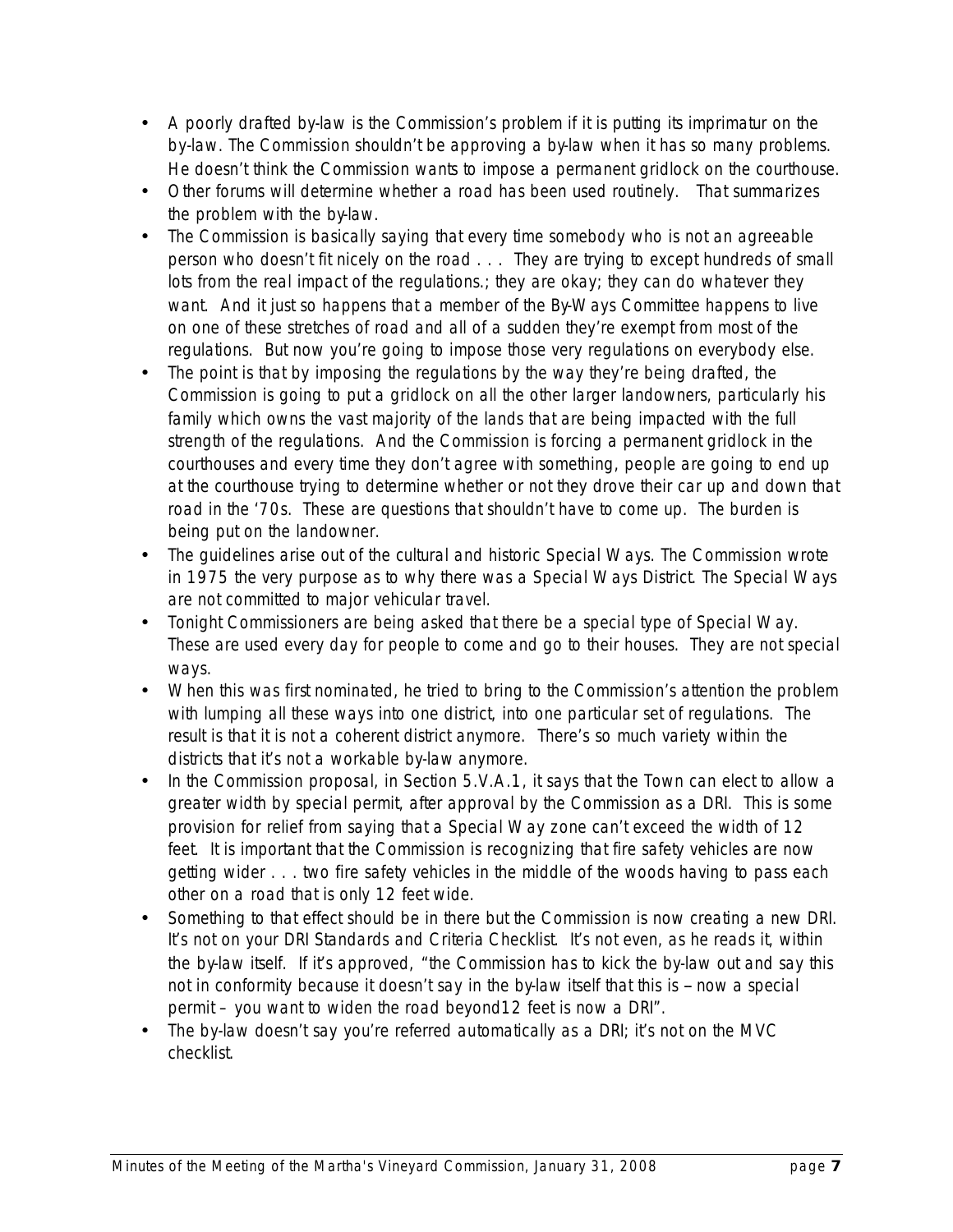**Roger Becker** referred to Section G on page 7. **Ben Hall** said the Commission is making a discretionary DRI a mandatory DRI, and it's not on your checklist. This is another situation where things were drafted so quickly without coordination and without a lot of thought.

**Ben Hall** explained another problem.

- The Town owns and controls part of these ways. Then the Town would now need to come to the Commission for improving its own roads. He thinks the selectmen have exclusive jurisdiction over what happens on a public way.
- There are stretches of these roads that are now being argued in court whether they are public ways and there is a stretch that is not being argued in court that it's a public way. But the fact remains that the guideline implies that you have automatic permission to improve the way up to 12 feet. The implication is that you can construct it but you can't go beyond it.

**Mark London** said he understood that clarified that ways are taken to be 8 feet wide, if the width is not visible. They can go to 12 feet with a Special Permit from the Planning Board. And they can go beyond 12 feet by going before the Commission and then the Planning Board.

**Ben Hall** said they cannot go to 12 feet because you can't touch the surface of the Special Way with or without a special permit because it's one of those prohibited things. You can't allow by special permit that which you've already prohibited. There is the sentence that says it's not intended to prohibit maintenance of the way but you can't touch the surface of the road so you can't widen it. It can't be improved. There's no way for these ways to be widened for public safety. Your guideline implies that you can go up to 12 feet. That's a necessary thing for the purposes of fire safety. That's what people had in mind in the '70s when cars were a little bit narrower. Twelve feet might have allowed two fire trucks to squeeze by if they had to.

**Doug Sederholm** said that he can't imagine that two fire trucks could have ever squeezed by each other in a 12-foot way.

**Ben Hall** reviewed the fencing issue.

- He welcomes the idea that fencing would be allowed in a Special Way Zone to a point. It's important because one of the tenets when you own land is that you get to keep people off it. How do you do that without a shotgun? You do it with a fence. If you're not allowed to have a fence on the edge of your property that means that people will be wandering onto your property and the only way to do it is to have a fence. A reasonable fence is all that anybody really needs. And the Town has at least looked at having some reasonable fences allowed.
- But the problem is that you're now saying they're only allowed on smaller lots so his question to the Commission is why are they only allowed on small lots? Why can't people who have a little more land than the next guy keep people off their property to the same extent that people have smaller lots? What makes small lots so unique that they get to have a fence but the bigger guy doesn't? That doesn't make sense.
- He thinks that should be struck out and it should say instead "unless the town elects to permit fencing or walls, in which case the town is encouraged to define – to use materials that have a certain height and transparency".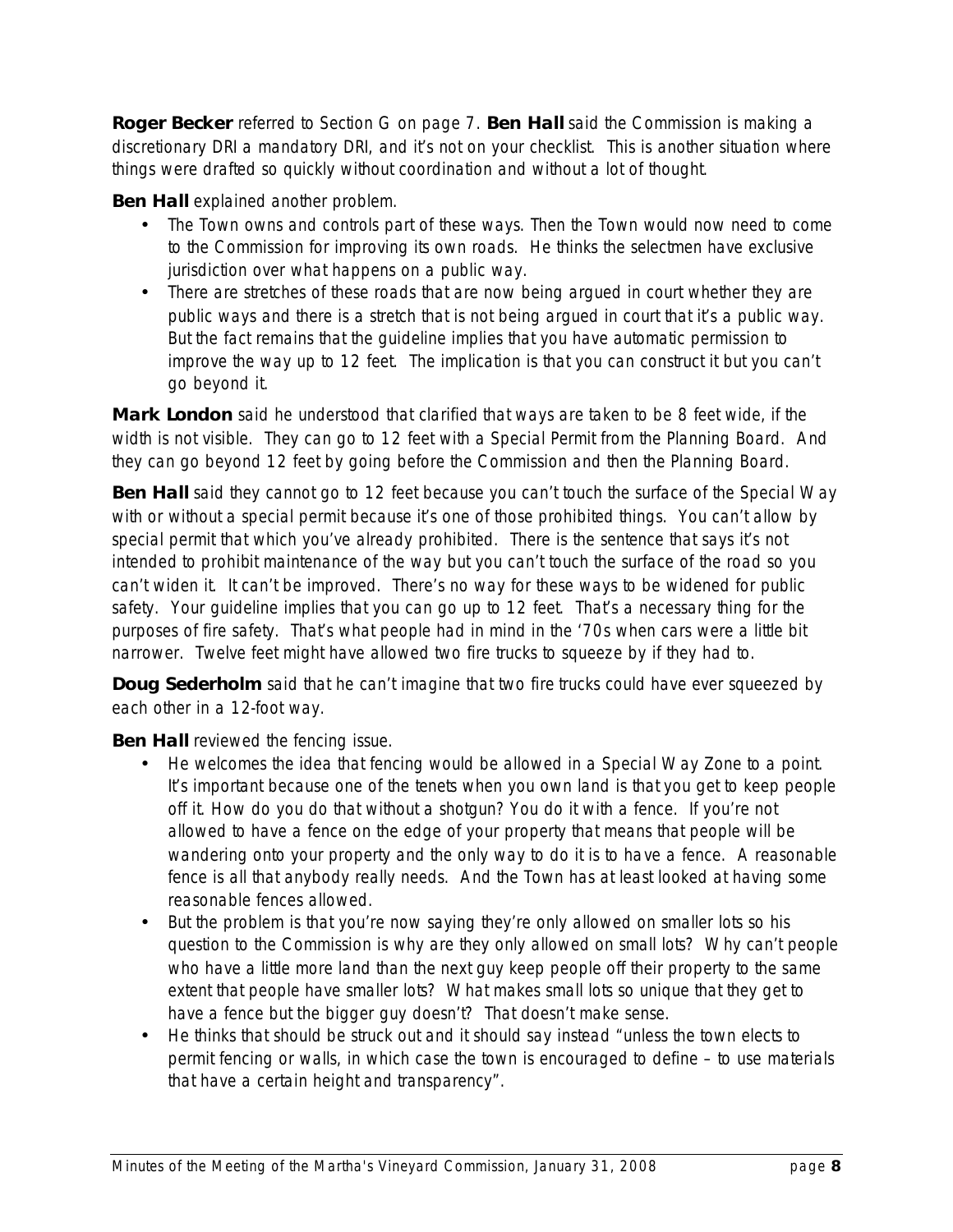- This quideline is designed to take heed of what Edgartown is trying to do in one little stretch of road and he doesn't think it should even be before this body. It happened to be included later on.
- Why is the Commission penalizing people who didn't break up their land? It's totally unfair and he urges the Commission to adjust that and tweak that.

There was a discussion of Maintenance and Vehicular Use.

- **Doug Sederholm** clarified that the proposed change is: *However, maintenance and continued vehicular use may be permitted where specifically identified by the Town as routinely traveled by motor vehicles prior to the nomination.*
- **Ben Hall** said there are several problems with the way the sentence is written. One is *may be permitted.* The Commission is saying that anytime anyone wants to fill a chuckhole in a road, they need a permit. He suggested using the word *allowed.* It's more of an 'allowed' use, rather than a 'permitted' use. Whether it's by right or by special permit, we're talking about allowed uses and he urged the Commission to change the term *permitted uses* to *allowed uses*. *Permitted uses* has the implication that you need a permit issued by somebody. From time immemorial up until today, you do not need permission to fix a hole in your damn road, which on these roads we're talking about people's very own driveways within the Special Way zones. If their driveway is in the Special Way zone, they can't even fix the hole in their driveway, the way this whole thing is being drafted. He expressed concern with the phrase *specifically identified by the Town as routinely traveled by motor vehicles prior to the nomination.* He doesn't know where the language came from, what the sentiment is behind the language, but it smacks of special interest. It's putting the burden on the landowner to have to prove that they have the right to go up and down these roads. These roads would not have been created, but for the fact that landowners went up and down these roads with carts, which are vehicles. So the history of all of these roads – they wouldn't even be here today to be discussed if they weren't vehicular ways. So to say that it has to be specifically identified by the Town as routinely traveled by motor vehicles prior to nomination is putting an undue burden, an unfair burden, on the landowner to have to prove that they need to get up and down the road to get to their own property.
- **Doug Sederholm** said that the existing guideline says you can only have uses that don't result in direct vehicular access. Unless the Commission amends this, vehicles won't be allowed. By including this, the Commission is giving a landowner the opportunity to argue that it was routinely traveled by motor vehicles prior to nomination.
- A member of the audience said that it says in the by-law that you can maintain the roads that are vehicle traveled.
- **Doug Sederholm** clarified that, in regard to the guidelines, what's been proposed is a modification that will permit some use of Special Ways by vehicles. If you look at the guidelines and the goals, the whole idea of a Special Way is to preserve it for foot use, horseback use, and perhaps bicycle use, and not vehicular use.
- **Ben Hall** agreed and added except for those people who have the right to use it for vehicles. Nothing in the existing guideline says you can't use the road. It says you can't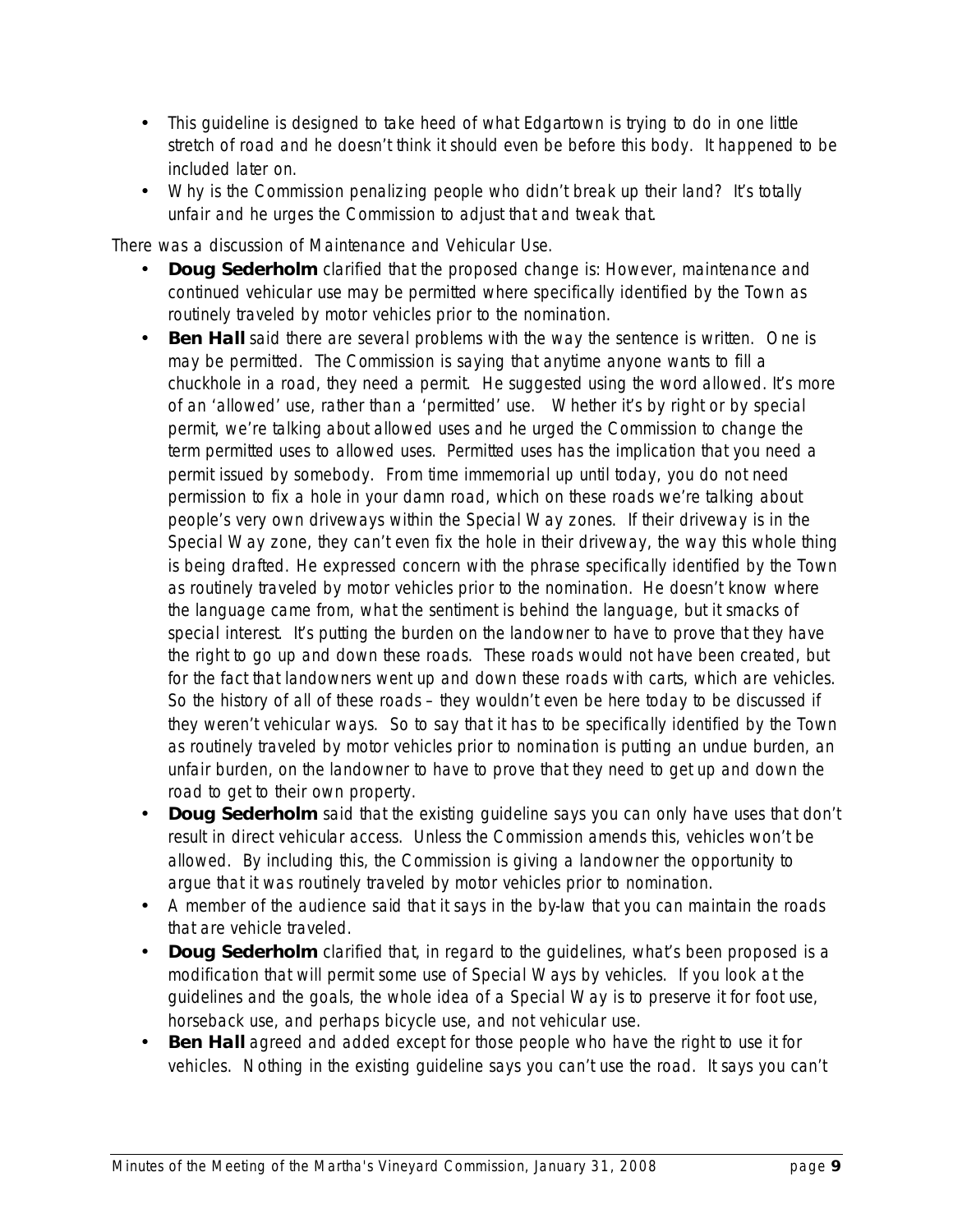develop within the Special Ways District in a manner that would allow for direct vehicular access.

- **Doug Sederholm** said the amended guidelines would allow that.
- **Ben Hall** said that it doesn't. It now says that you have to prove that. The regulations did not prohibit maintenance of the road. No town prohibits, up until now, has prohibited maintenance on a used road. No town. It's allowed. Now you're saying that if you want to maintain it, you have to go to the Town and get permission to maintain your own road and that you have to prove that you routinely, whatever that means, and he doesn't know what routinely means anymore – is that once a year, twice a year, every day? So you're using a term that has no definition to it, that's vague and ambiguous, instructing the Town that they have to develop a by-law based on something that's very vague. When the history of these ways is patently clear that they wouldn't even be there but for the fact that they were used by cars over the years – over the centuries. He believes the Commission needs to re-write that in entire fashion and suggested striking out *specifically identified by the Town as routinely traveled by motor vehicles prior to nomination.* He suggested: *Maintenance and continued vehicular use may be allowed.* The Commission achieves its goal, it doesn't limit the town, the regulation isn't unfair and it doesn't put an undue burden on the landowner to have to prove that they drive to their property. It's unfair and absurd. We have to go to court to prove that I drive my car to my property? Would you want to have your property imposed with some regulation that says anytime you want to go to your property or fix the road, you have to go to the Town for permission and you have to prove to them that you drive to your property. That makes no sense.

**Ben Hall** spoke about the change to the 1,000-foot designation that wouldn't apply to ways that are routinely traveled Special Ways. The word routine is problematic. He doesn't know how you can enforce or decide what that means.

**Ben Hall** commented on the proposed amendments to the by-law.

- The by-law was redrafted in the spring initially. There was an agreement by the Planning Board that it wasn't going to work that well and it needed to be refined. He worked with a group of people that got together to specifically draft around some of these issues. One of the ways that they were trying to draft around it was to come up with an idea to try to handle situations where you clearly have different types of districts that need to be regulated entirely separately from all the other types of regulations.
- In Massachusetts there's a rubric of zoning that says that every lot in a district has to be treated in the same way. If you're going to have different treatment for different lots in the district, then you really have to have a different district and split your districts and have a different district that's designated.
- The idea for a special vehicular way was something that he kicked around and he told that group that he thought it was totally illegal to make a special vehicular way, but that as a separate by law altogether that a special vehicular way would be a good way to handle the situation like most of Pennywise Path where you have these lots where people live and all these lots coming off and fences that are right up on the edge of the road.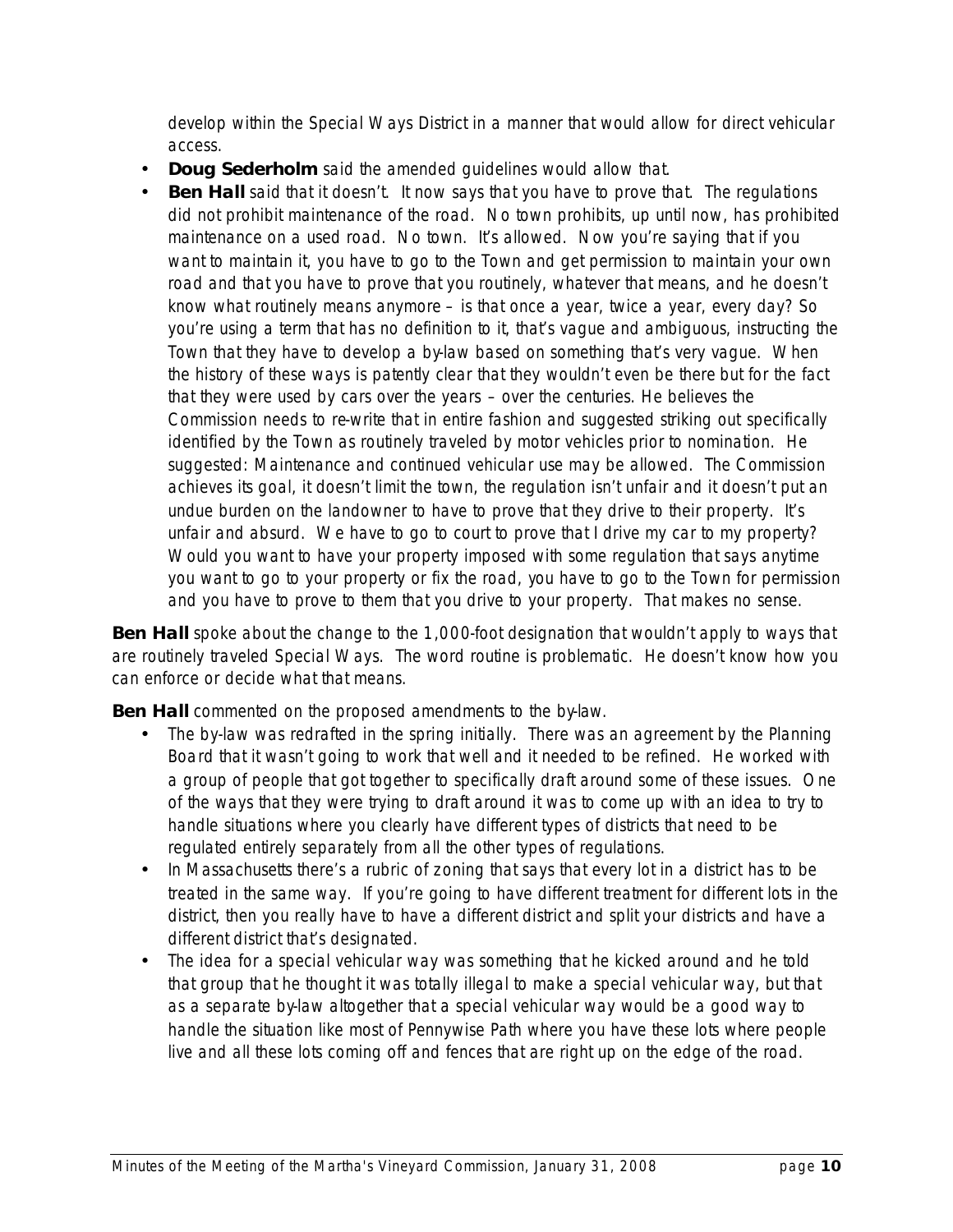- There is a situation where there's a fence that's literally one foot off the edge of the road and on the other side a huge oak tree. If a fire truck had to get down there, he's not sure it could really get down there.
- After the Commission nominated the roads, the Town was supposed to draft it. And the board wasn't meeting anymore. And then the By-Ways committee was supposed to be drafting. He asked for the By Ways Committee minutes, but they don't keep minutes so there wasn't any evidence as to what actually was discussed.

**Doug Sederholm** said the Commission is concerned with the conformance of the regulations and the substantive comments the public has about them.

**Ben Hall** said the way the regulations were developed and the history of how they came to be is important for the Commission to know to understand that what's before it is not well-reasoned, hasn't been carefully thought out and hasn't had a lot of public input.

- There was a public meeting notice at the end of November for a hearing in December. It wasn't until after the public meeting notice that the regulations that are being looked at were developed. In fact, it was less than a week before the hearing that changes were still getting spit out. There were two or three people who were coming up with the ideas and trying to enact what's before the Commission. There was a great deal of pressure to get the regulations done. While he can appreciate that, he thinks there was a rush to judgment.
- The last sentence of the proposed by-law says *it is beyond the jurisdiction of the planning board by such action to either grant or extinguish public or private rights of way that may exist in a special way.* He can't agree more and asked why that's at the end of the bylaw; it should be up in the preamble. It should be the theme off of which the by-law is being drafted. But it doesn't do that. It does the opposite. It does specifically take away – it extinguishes public and private rights of way and gives the Planning Board a specific modality through which to process the extinguishment of people's private rights of way on these roads. Now you've put the burden on people to have to prove they have a right of way so they can use it. An outside forum has to decide whether you have a right to get to your own property, so every time anybody wants to go to their property that doesn't have a specific right of way  $-$  and that would be all the small lot owners that have been excepted from most of the power of the regulations – now you have to go to court. You're putting the burden of proving that you have a right to get to your property – you have to go to court to prove it before the Planning Board's even going to let you go through this process because they could just deny you and say no.
- This by-law exempts all of the little lots all the people who have already done their development. They have already 'intefered with' and taken away the ambiance that people were looking to preserve in these ways. Those sections shouldn't even be in this way. The other people who are being affected are the large land owners that haven't done the development that have maintained a nice feel about the properties are being fully punished here and are being held to a much higher standard. That is not fair.
- He referred to the Special Ways map that creates special vehicular ways. He can understand why it was a problem for Jim Athearn and Chris Murphy and why it's a problem for the Commission. He thinks it's a huge problem. It was identified – it was set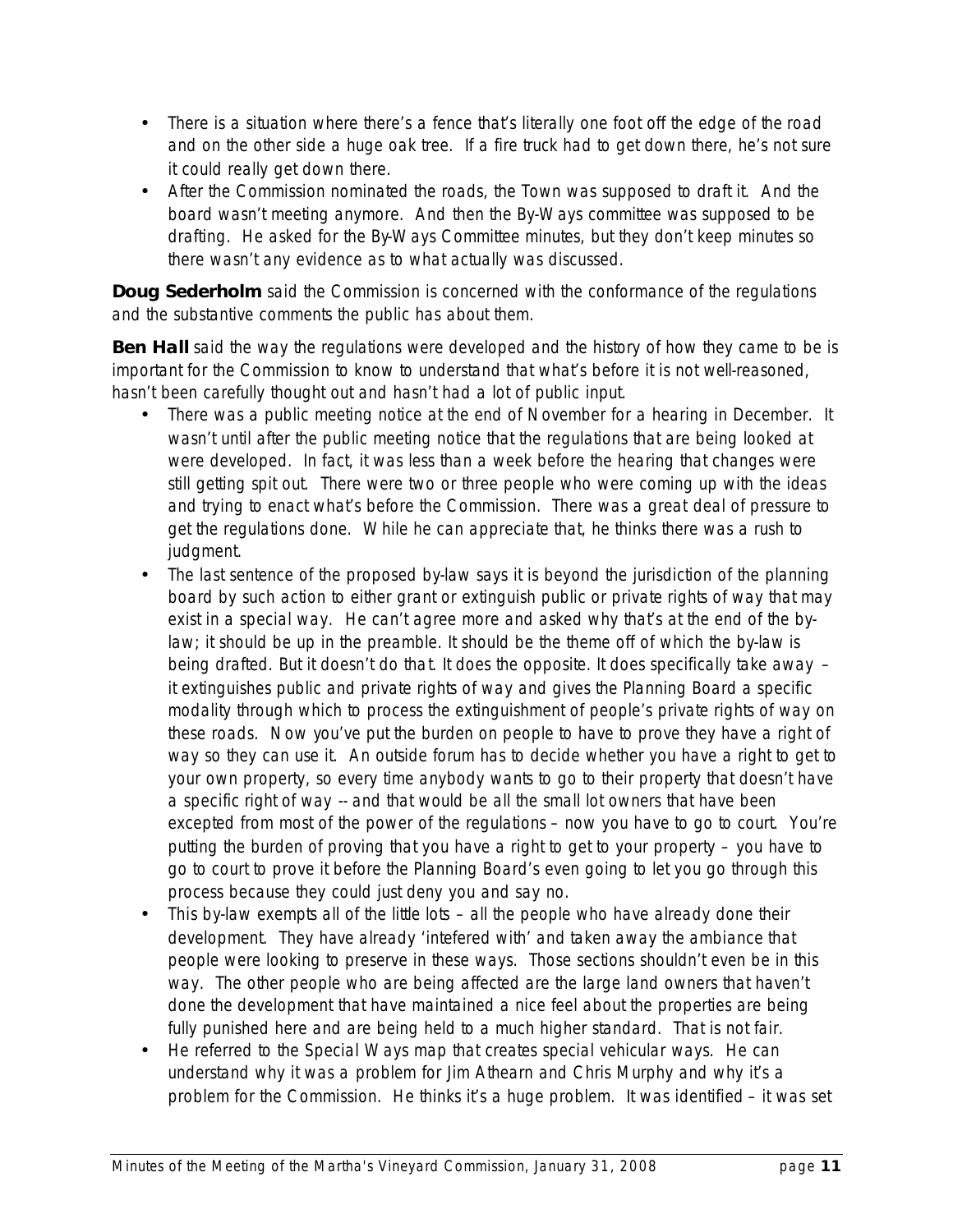up and established in an arbitrary way. There wasn't really a study. There was no impact study of what the impact is of the whole thing.

- Ben Tom's Road from where they show the Special Vehicular Way is regularly and routinely traveled by cars every day. He's sure on the site visit they saw cars going up and down Ben Tom's. It's the biggest and best shortcut that everybody takes from the beach. Everybody who lives on the Island will take that way in the summertime to avoid going through the Triangle. That should be a Special Vehicular Way if anything should be a Special Vehicular Way, that little stretch right there.
- The Special Vehicular Ways are exempt from a lot of the regulations. He asked what makes that fair. It sets up a whole separate criterion for the little people whose lots are already developed and the bigger people are being punished. So you don't get the benefit of having an assumed vehicular use.
- In effect, the Commission is adopting a map. That's the only map. It's not identified by map and parcel number so you don't know where it begins and ends. It's hard to tell where it begins and ends. The mode of determining what is a routinely traveled way has not really been defined except to say we're trying to let the people be grandfathered that are already kind of on those roads already. We're going to impose the big regulations on the people that own the big lands. The description of the property – you were asking for some clarification during the hearing. In 14.2.b.2, the description of Ben Tom's Road – he's not sure what the west fork is. It's not defined. It's not clear from the maps or the assessor's maps.
- The development regulations do not allow you to improve, work on the road, to put rap down on the road.
- He got a letter from the Watcha Path Road Association. He noted that most of the people on the Watcha Path Road Association are on the Special Vehicular Way. Even the Special Vehicular Way is not allowed to have the surface of the road touched. They put down tons of rap last year. And they've got a tractor going up and down it on a regular basis. So those sections of the road can be maintained but if someone wants to drive the road, they can't maintain that stretch of road. They can't fill in the chuckholes. They have to suffer with getting their car scratched. They have to suffer with getting their car stuck in the mud. They're not allowed to put stones in a huge deep hole. It's not allowed. He doesn't see how that's fair.
- Section 2.d.2 says there shall be no alteration of the surface of a Special Way. The next sentence states that this provision is not intended to prohibit routine maintenance and repair. **Ben Hall** said he doesn't know how the Commission or the Planning Board can apply that. The language is so poorly drafted that it doesn't work. The language should not be *it is not intended* but *except that you can do routine maintenance and repairs of special ways.* And it's not consistent with the guidelines which say that you can't construct a road within a Special Way that exceeds a width of twelve feet. But it implies that you're allowed to do construction up to twelve feet and here they're saying that you can't alter the surface or the width of the public way. There's no consideration for public safety. You can't allow by special permit that which you have prohibited. You prohibited the alteration to the width in the surface. That means that all these roads – no filling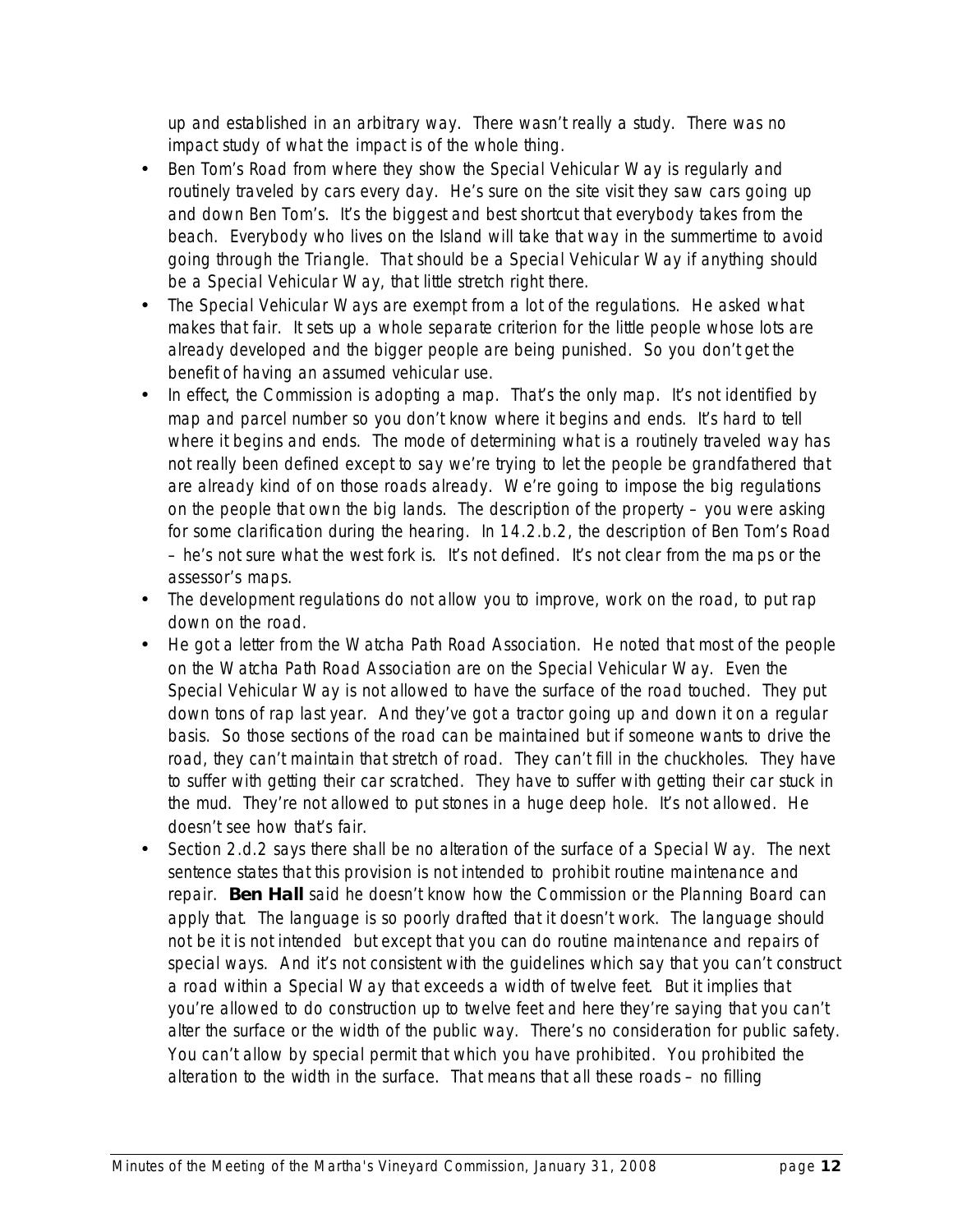chuckholes. There are road associations. You just put them out of business. If the by-laws going to be absolutely applied then no more fixing the roads.

**Doug Sederholm** responded that the Commission is not preventing routine maintenance and repair of the existing road.

**Mark London** suggested language to the effect of *it should not be altered other than routine maintenance.* **Ben Hall** agreed that the language should be *should not be altered other than maintenance.* 

**Ben Hall** said the next section says you can't pave it with impervious materials. He has no problem with that. He wants that but he doesn't want number two because it says you can't repair your own road. You can't alter the surface of the road means you can't put any dirt or stones down, you can't scrape it, you can't touch the surface of the road. In theory you can't pick up a stone off the road and throw it into the woods.

**Doug Sederholm** disagreed that the section says you can't repair your own road. He said Ben Hall's argument could be argued but he doesn't believe anyone applying common sense would look at it that way. He is a clerk for a 2-mile long dirt road and has some idea how this is done. He thinks common sense would prevail.

**Ben Hall** suggested using common sense language that allows it and doesn't create an arbitrary provision.

**Christina Brown** asked if Ben Hall could help the Commission focus on whether the regulations are consistent with the guidelines, rather than the specific wording. Specific wording can be worked out by the Town.

**Ben Hall** said the wording hasn't been worked out by the Town because they wouldn't allow – they refused to adopt recommendations and language that had been presented to them on a number of occasions and they just decided to draft them on the back of a napkin before the hearing.

**Christina Brown** said the Commission's task is to look at whether the proposed regulations are consistent with the guidelines.

**Ben Hall** said that he believed that's one of the considerations.

- He respectfully disagreed with Mark London's sentiment and in that which Christina Brown just said that you should not allow towns to pass unworkable, unfair, by-laws. They only have the by-laws because the Commission is giving them permission to have these bylaws. It's the Commission's power that they draw off of under which they put these in. These are super zoning regulations. These could pass muster as non-zoning. So zoning rules may or may not apply.
- Additionally, no DCPC has ever, except by its internal language, allowed grandfathering. No pre-existing non-conformity has ever been allowed under DCPC regulations. Unless the regulations actually say you are grandfathered and your pre-existing non-conforming property is protected, you're not protected because this is not zoning. This is superzoning. This is DCPC. We're working with a different animal here and people need to appreciate that the Commission has a hammer and it is hammering a nail down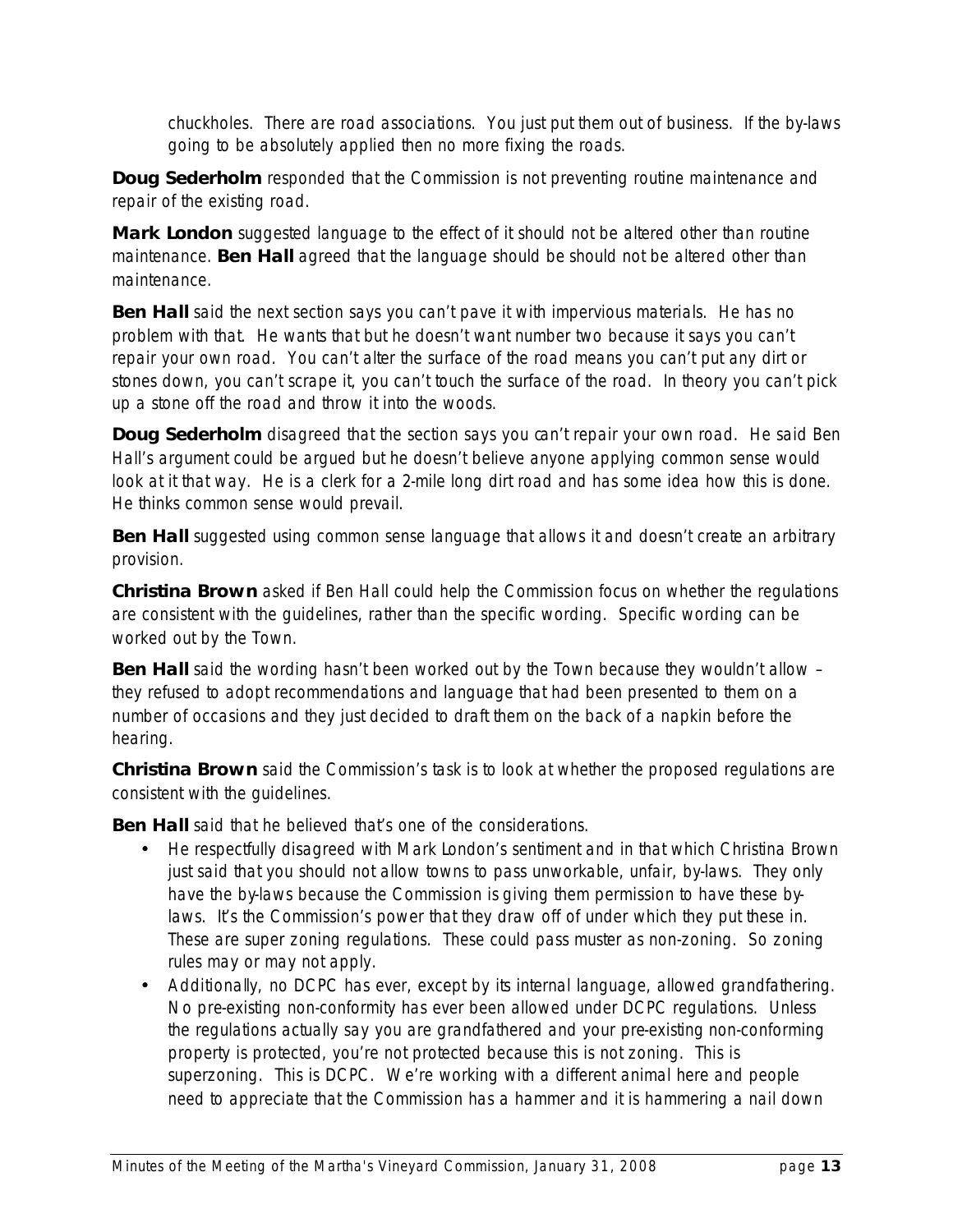into the town and you have to accept these regulations because they meet our guidelines. I think you have to study them a little bit more and say they're workable and they're fair.

There was a further discussion of the Commission's responsibility with respect to he regulations.

- **Doug Sederholm** said the Commission doesn't say that a town has to adopt regulations. The Commission's job is to determine whether the regulations are in conformance with the guidelines. Then the Town at the town meeting has to decide by a 2/3 vote whether it's going to adopt it. And there are opportunities for amendments from the floor at the Town Meeting. Ben Hall's concerns would be addressed at the Town Meeting.
- **Ben Hall** said the Commission also has the power to say these aren't workable regulations. It's within the statutory mandate that if these are not regulations that the Commission finds palatable, the Commission it will draft the regulations if Commissioners so decides. So there's another way for these regulations to be put into effect and, at that point, as he reads the statute, there is no town vote. The Commission imposes it.
- **Doug Sederholm** said the town has a year in which to develop the regulations.
- **Roger Becker** said the Town is going to vote on this. The townspeople can decide whether the wording is the way they want it or not. We don't need the Commission to address that. The question is whether the proposed regulations meet the guidelines.

**Ben Hall** added the following comments.

- The guidelines are based on the premise that the Special Ways are roads that have been virtually abandoned or left to infrequent use and that they are not committed to vehicular travel. So the overriding principle of the guidelines has to be from the preamble of the very purpose for which the Commission set up these Special Ways. Regardless of what the specific guidelines say, the Commission needs to look overall at whether or not what's being proposed actually meets the Commission's definition and the purposes for which the Commission is setting up these Special Ways.
- Another specific problem with these by laws is in Section 4, D4, you're not allowed to remove vegetation except as part of a special permit, except where natural vegetation has been removed prior to December 1, 2007.
- He said he doesn't know what B or C mean. The width of a Special Way zone extends beyond a pre-existing fence. He's not sure of what right of removal you would have for vegetation. Does that mean in front of your fence or behind your fence?
- It's not clear or workable.

**Roger Becker** explained that if your fence is within the Special Way zone, you may be allowed to remove existing vegetation. B is for a pre-existing fence. C is for lots that could have a fence.

**Ben Hall** said again that's for lots that are only up to one acre because the one-acre lots get the special rights to have the fences and nobody else does.

**Ben Hall** spoke about Section D.7, Special Ways for non-motorized transportation. *Except for those segments identified on the map as Special Vehicular Ways or where vehicular rights preexist the designation of the Special Way* is problematic.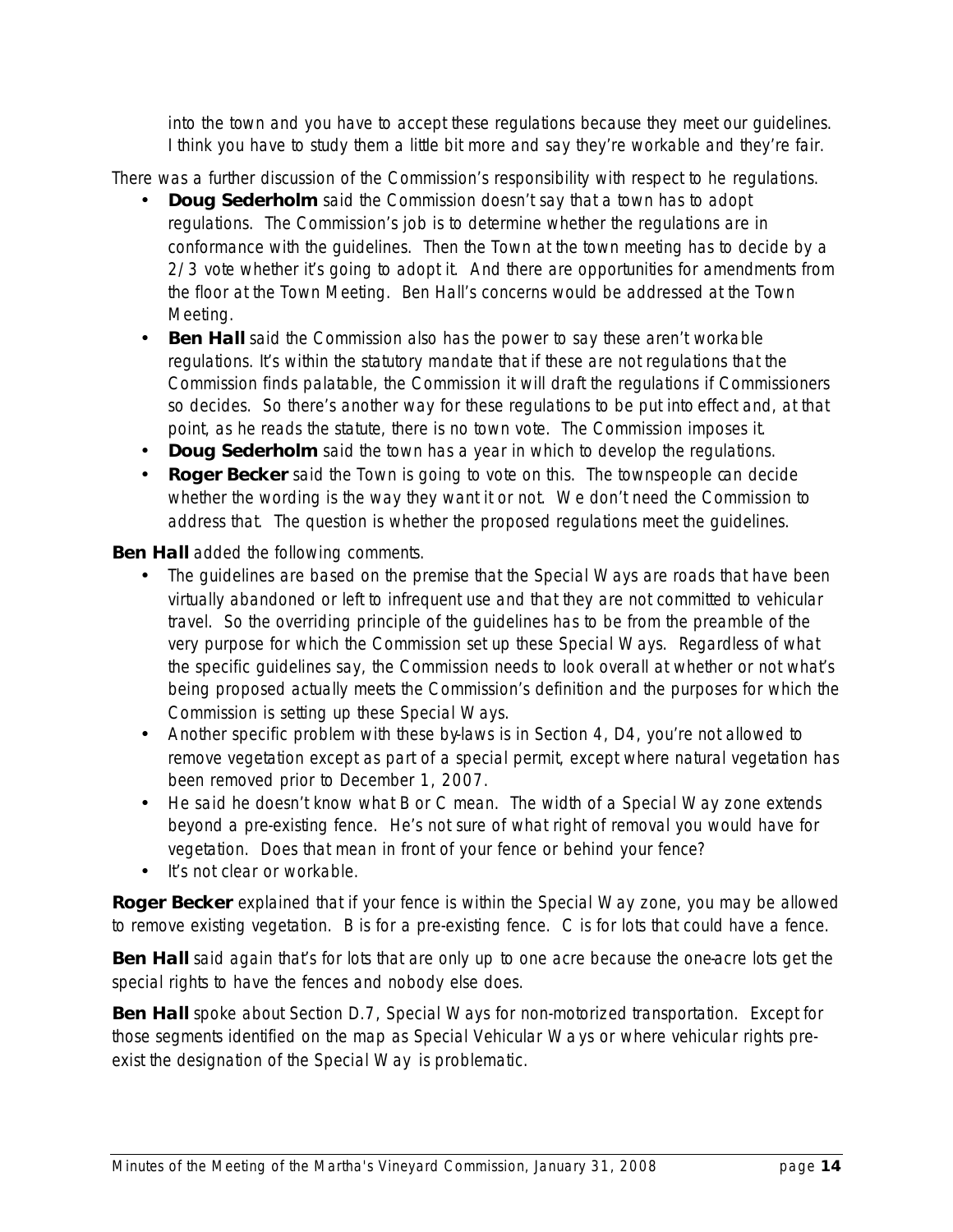- He suggested that vehicular rights pre-exist on every single one of these ways. That's how they got there. The Planning Board says they can't extinguish them at the very last sentence. And yet there's a sense that now they're for non-motorized transportation. You no longer have the rights.
- This particular section does the exact opposite of what the Commission said it can't do and what the by-law itself says it can't do. Where rights pre-exist, you can't take them away, but the by-law is taking them away.

**Ben Hall** spoke about Section F.1.c: *Vegetation in immediate surroundings are consistent with the purpose of this by-law*. The Planning Board is supposed to seek to determine if the vegetation around an access is consistent with the purpose of the by-law. He doesn't know what that purpose is. He doesn't know what that means. He doesn't know if that's workable.

**Ben Hall** spoke about Section F.5. *Where new roadways or other vehicular or utility rights of ways are permitted or created by the Town of Edgartown.* 

- This by-law doesn't allow you to put any underground utility you can't put an underground utility within a Special Way Zone because it would require you to either alter the surface of the way or to remove existing vegetation within the Special Way Zone. You can't do it so therefore there will be no more utilities going along these Special Ways.
- He doesn't think that has anything to do with the purposes of it. He doesn't understand why it isn't addressed in the by-law. It envisions the Town of Edgartown creating something when it's not clear that the Town has any control – the Town itself as a public entity – that these roads are public in nature. That's still a matter of some debate.

**Ben Hall** urged the Commission to reject these and send them back for more clarity so that they can be worked on and tightened up. And so they can be made more consistently applicable generally to all of the people in the District, not exempting one hundred people on one little stretch of road that could have been easily left out of the district to begin with. He doesn't know why it got added back in.

**Ben Hall** said he wanted to add to something that Jim Athearn pointed out. It's hard to say that you can't allow cars to go over roads when they've been driving over the roads.

- One of the major themes and problems with this by law is the idea to try to eradicate and eliminate people's vehicular rights in these roads that were historically created for vehicles. And now the Commission is taking them away. The Commission is wiping out that history.
- The Commission is creating a Shangri-La Disney-like atmosphere that was not the historic purpose for these ways. The Commission is trying to create a recreational use in a zone -that is great but that isn't what the idea of the Special Ways is about. It's supposed to be about preserving the history of these ways. The history of these ways is that they're vehicular.
- There are ways of regulating these ways to preserve a recreational feel, to preserve a rural feel, without wiping out and intentionally extinguishing people's rights to use these roads for the very purposes for which they were created.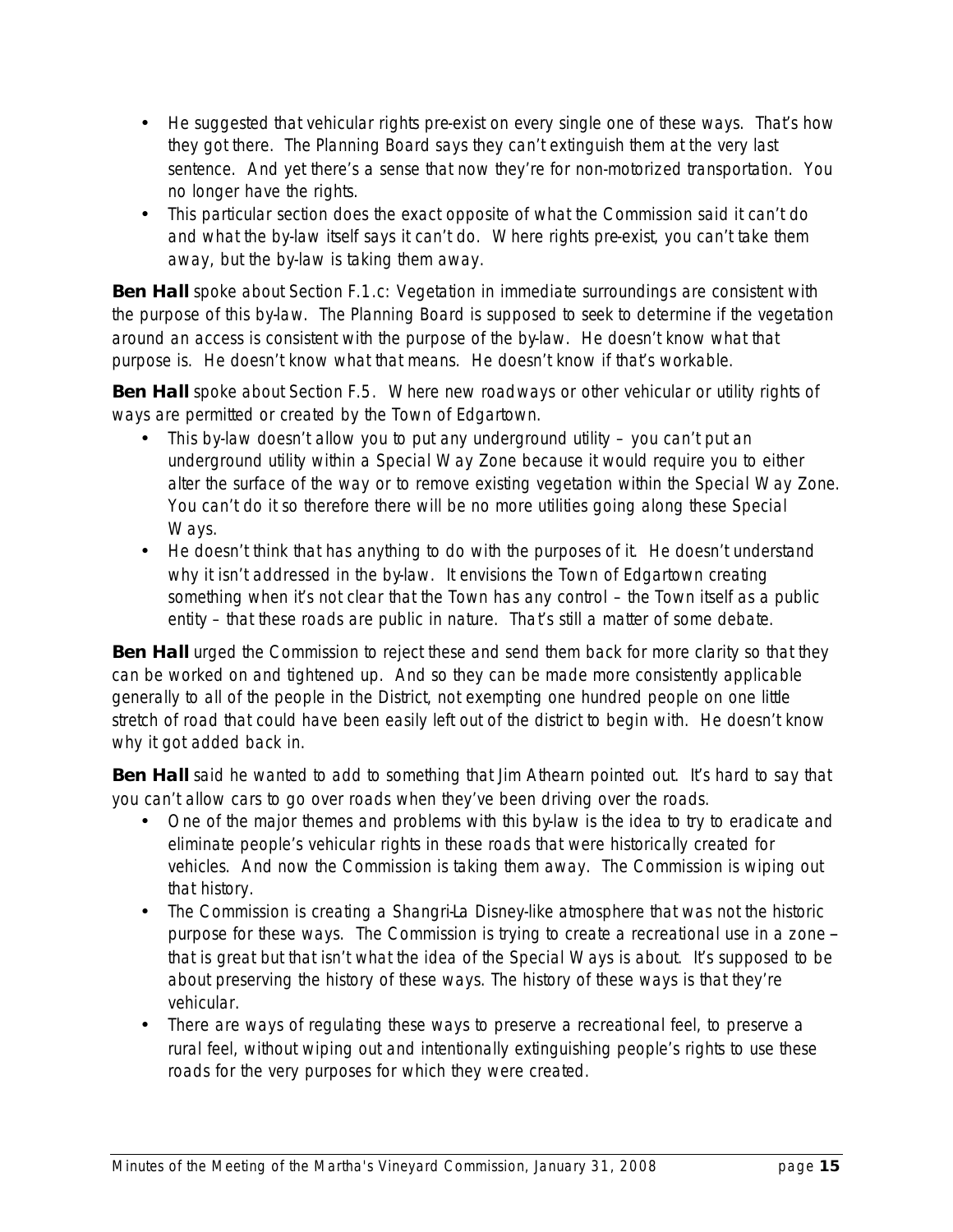• He urged the Commission to reject these and say that they don't meet the quidelines. He urged the Commission to review the guidelines to tighten them up so that they have stronger impetus and can be applied in an objective manner. He thanked the Commission for listening.

**Christina Brown** asked if Ben Hall has his notes in writing.

- **Ben Hall** said he could prepare them.
- **Doug Sederholm** said he could keep the written record open until a few days before February 7, when Commissioners will be deliberating.

There was a discussion of the 1,000-foot rule.

- **Chris Murphy** said he would like to go over the exception to the 1,000-foot rule. He doesn't understand the exemption from it.
- **Jo-Ann Taylor** explained that if you have a Special Way and the idea is to keep it from being a vehicular access if possible, if you were to force somebody to that 1,000 foot, you might make them open up 900 feet more than they would otherwise have to. They could otherwise put their driveway closer to what's already there.
- **Chris Murphy** asked whether the exemption could allow for multiple driveways from a subdivided lot onto a Special Way.
- **Jo-Ann Taylor** and **Mark London** explained that 1,000 feet is for safety and to avoid multiple entries. Aim is to cluster the entrances and avoid extending travel on the road more than necessary.
- **Ben Hall** said it's never been an issue because the Commission has never tried to establish a Special Way on a fully populated road.
- **John Breckenridge** said that there is regular practice today where the Island Road District does have provisions where the exemption to the 1,000 feet is permitted by a special permit coming from the Planning Board.
- **Chris Murphy** said he has no problem with the 1,000 foot exemption as Mark London described. It's the multiple curb cuts that could be a problem and he thinks it can be fixed very easily. The location of an access onto a property is not his concern; it's multiple accesses that would cause a problem.
- **Ben Hall** said that when you're talking about these old ways, you also have to keep in mind, for instance, a 40-acre parcel of land with one entrance onto it with 60 or 70 houses. 120 cars at 8:00 in the morning all coming out of one entrance onto a dirt road. He thinks the Commission wants to allow more than one entrance. The Commission ought to leave it in the hands of a board to decide how many entrances there should be and give them the flexibility and not limit them to saying just one.

**Roger Becker** addressed the question of why a regulation is needed for the section of road that is routinely used by vehicles.

• These are historically parts of the Special Way, and have been routinely used by cars. The protection they are giving it is specifically that it can't be widened or paved. There will be some control over the fencing along the way, which is important in relation to the guidelines.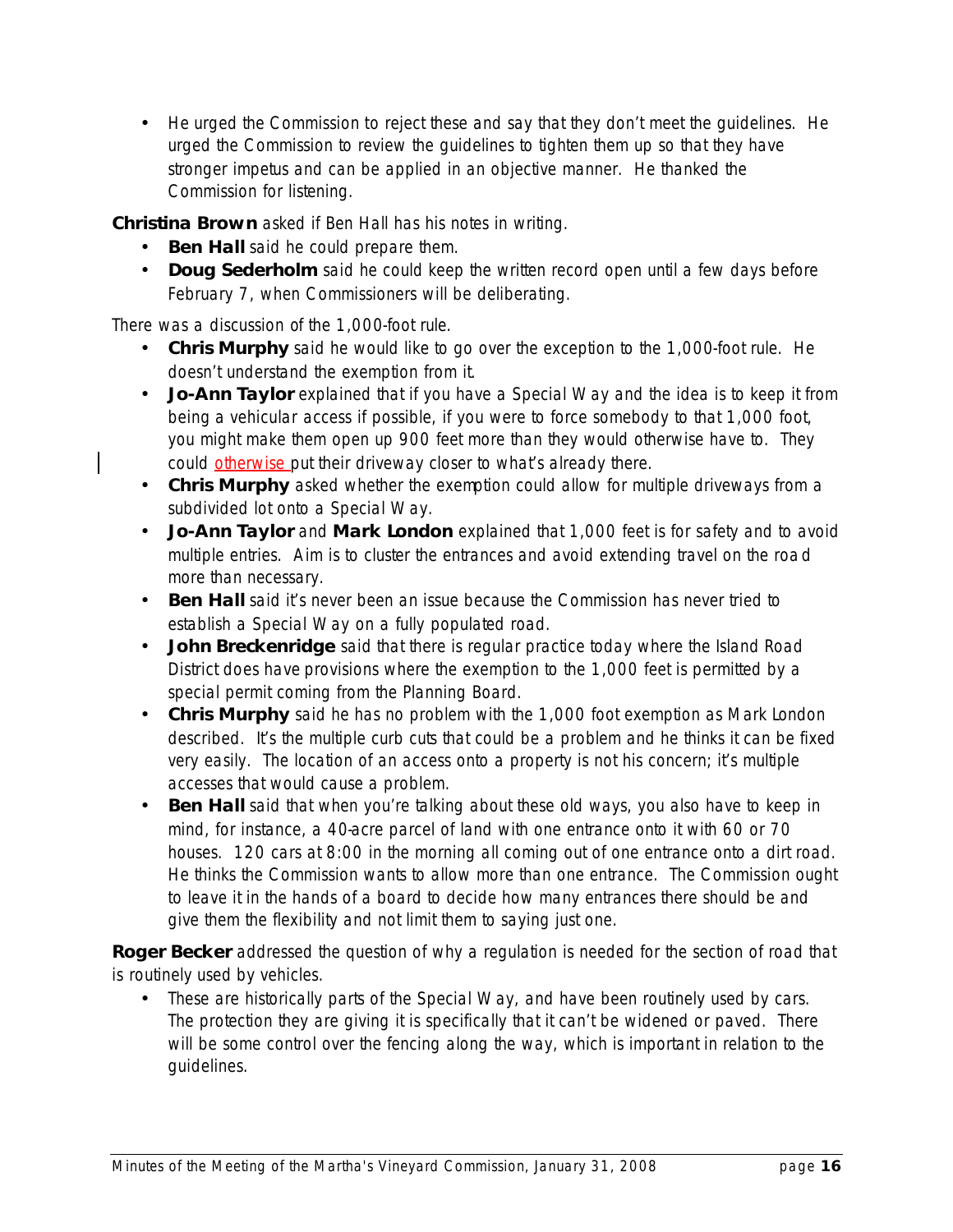• It wasn't easy to make the decision to include these sections but it was really hard to make the decision to exclude them. The Planning Board had strong support for inclusion at the hearing and there weren't any objections except by Mr. Hall.

**Chris Murphy** asked about the part of the map marked as 'Jeep Use'. He said that just because someone drives through there doesn't mean they have the right to. If the Town's purpose is to make it a non-vehicular trail, it seems that there's a stronger piece that the Commission is not doing while saying that we'll make this a non-vehicular trail.

**Doug Sederholm** explained that the 'Jeep Use' designation should be ignored. His understanding is that section of Ben Tom's is a Special Way, not a Special Vehicular Way. They will not encourage it being developed anymore than it is already.

**Chris Murphy** said that there are a few big pieces that haven't been developed and all the rest of the land has been developed. Are the owners of the big pieces being punished essentially for not having developed their land, since they won't be able to do a development using this road as their access or at best they'll only be able to do a very limited development. While he lauds the idea of protecting open space, he wonders whether the Commission is being heavy-handed, punishing the guy who comes in last to do his development.

**Doug Sederholm** said that was a discussion of the merits and that particular point should be raised during deliberations and is an important point to consider.

**Jim Athearn** said the amendment to the guidelines affects the whole Island. **Jo-Ann Taylor**  confirmed that Planning Boards in other towns were solicited to know this was happening.

**Ben Hall** commented on the uses requiring special permit.

- You're going to be allowed a special permit to develop or use or do something or build a structure if the imposition of the regulations deprives the landowner of all reasonable use.
- In Massachusetts, that goes way beyond what is required for a taking of property. It stretches the envelope well beyond what a landowner needs to show that is unreasonable. To take all the reasonable use of the property – to say that they have to go to that standard to get any sort of special permit whatsoever is exceedingly heavy-handed.
- If you really look at these ways, you have to ask why some of these other ways in town that are actually at risk for being lost – why aren't they included in these provisions. The extension of Ben Tom's Road that goes all the way to Vineyard Haven Road.
- There are certain people in town that own the Mercier family is very politically connected in Town – that stretch of the road was omitted. That stretch of the road goes through people's yards. You can see it on the ground. It's on some of the old maps. It's on the assessors' maps. That's not proposed to be protected. That's one that the Town could literally lose in a few years because someone has put a little shed up in the middle of the way. One of those old ways could actually be fully lost to people being able to go up and down and across those roads. There are actually a few others in town.
- The heavy-handed nature of it we feel so singled out because in almost every instance we are the major landowner on the stretches of road that are being proposed. So we feel extremely singled out.